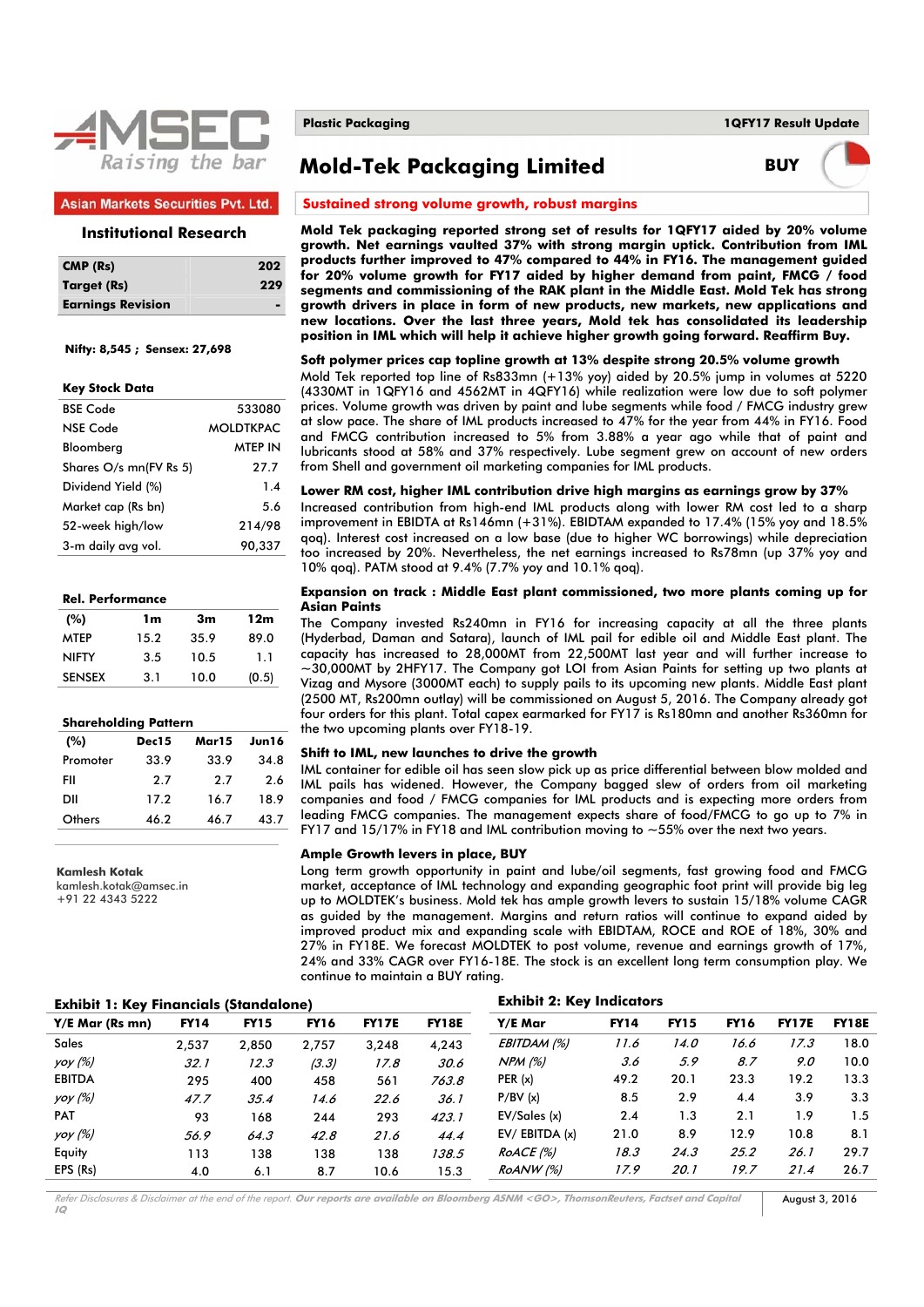## Source: Company, AMSEC Research

## **Exhibit 3 IML Revenue is growing at rapid pace…**

| <b>IML Revenue is growing at rapid pace</b> | <b>FY12</b> | <b>FY13</b> | <b>FY14</b> | <b>FY15</b> | <b>FY16</b> | <b>FY17E</b> | <b>FY18E</b> |
|---------------------------------------------|-------------|-------------|-------------|-------------|-------------|--------------|--------------|
| <b>IML</b> products                         | 5%          | 14%         | 19%         | 30%         | 44%         | 50%          | 55%          |
| Non-IML products                            | 95%         | 86%         | 81%         | 70%         | 56%         | 50%          | 45%          |
| Total                                       | 100%        | 100%        | 100%        | 100%        | 100%        | 100%         | 100%         |
| Source: Company, AMSEC Research             |             |             |             |             |             |              |              |

**Exhibit 4 …driving margins higher** 

|                         | <b>FY13</b> | <b>FY14</b> | <b>FY15</b> | <b>FY16</b> | <b>1QFY17</b> |
|-------------------------|-------------|-------------|-------------|-------------|---------------|
| <b>EBIDTA Rs per Kg</b> | 16.0        | 20.0        | 25.0        | 27.5        | 28.4          |
| EBIDTAM / Sales %       | 10.4        |             | 14.0        | 16.6        | 17.3          |

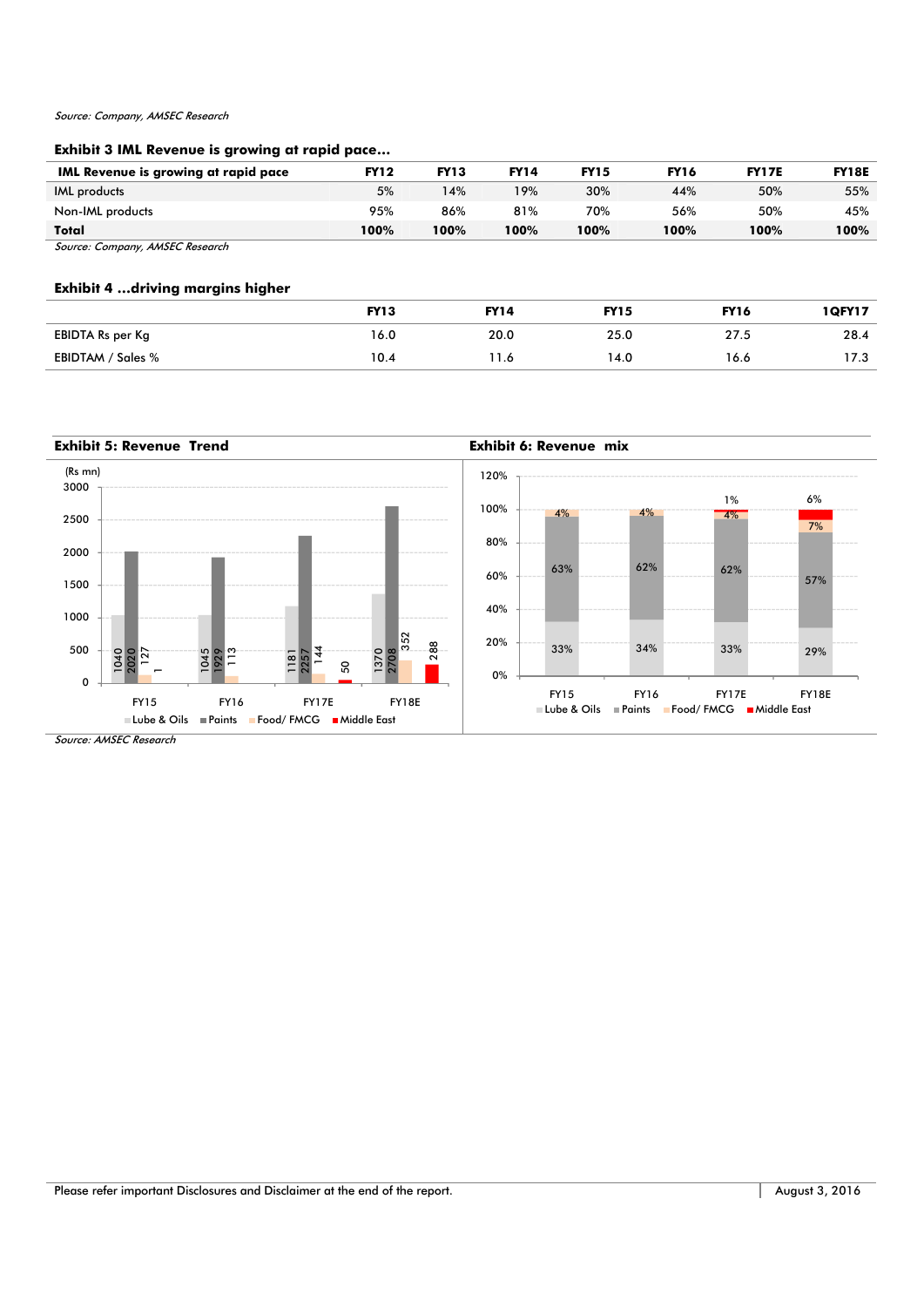

Mold-Tek Packaging Limited / 1QFY17 Result Update

| Y/E Mar (Rs mn)                     | 1QFY16         | <b>2QFY16</b>            | 3QFY16                   | 4QFY16                   | <b>1QFY17</b>            | yoy%                     | qoq%                     | <b>FY16</b>    |
|-------------------------------------|----------------|--------------------------|--------------------------|--------------------------|--------------------------|--------------------------|--------------------------|----------------|
| <b>Net sales</b>                    | 737            | 638                      | 677                      | 705                      | 833                      | 12.9                     | 18.1                     | 2,757          |
| Other operating income              |                | $\blacksquare$           |                          |                          | $\overline{\phantom{a}}$ | $\overline{\phantom{a}}$ | $\overline{\phantom{a}}$ |                |
| (Increase) / Decrease in Stock      | 5              | (12)                     | 16                       | 14                       | $\mathbf{1}$             | (86.9)                   | (95.2)                   | 23             |
| Consumption of raw materials        | 467            | 401                      | 385                      | 391                      | 507                      | 8.4                      | 29.6                     | 1,644          |
| Purchase of traded goods            |                | $\overline{\phantom{a}}$ | $\overline{\phantom{a}}$ | $\overline{\phantom{a}}$ | $\blacksquare$           | $\overline{\phantom{a}}$ | $\overline{\phantom{a}}$ |                |
| Employee cost                       | 55             | 58                       | 61                       | 66                       | 69                       | 24.7                     | 4.5                      | 240            |
| Selling & Dis. Exp                  | 51             | 46                       | 52                       | 51                       | 52                       | 2.1                      | 0.8                      | 200            |
| Other expenditure                   | 48             | 46                       | 47                       | 51                       | 59                       | 23.4                     | 14.5                     | 192            |
| <b>Total Expenditure</b>            | 626            | 538                      | 561                      | 574                      | 687                      | 9.7                      | 19.8                     | 2,299          |
| <b>EBIDTA</b>                       | 111            | 99                       | 116                      | 131                      | 146                      | 31.1                     | 10.8                     | 458            |
| Other income                        | 1              | $\boldsymbol{2}$         | 1                        | 3                        | 3                        | 152.7                    | (3.9)                    | $\overline{7}$ |
| Interest                            | 3              | $\overline{2}$           | $\overline{2}$           | $\overline{2}$           | 5                        | 44.3                     | 135.4                    | 10             |
| Depreciation                        | 20             | 21                       | 22                       | 22                       | 24                       | 19.8                     | 7.4                      | 85             |
| <b>Exceptional Expenses</b>         | $\blacksquare$ | $\overline{\phantom{a}}$ | $\blacksquare$           | $\blacksquare$           | $\blacksquare$           | $\overline{\phantom{a}}$ | $\overline{\phantom{a}}$ |                |
| <b>Profit before tax</b>            | 89             | 78                       | 94                       | 110                      | 120                      | 34.6                     | 8.8                      | 370            |
| Provision for taxation              | 31             | 27                       | 32                       | 38                       | 41                       | 34.6                     | 7.6                      | 128            |
| Adjustment                          | 1              | $\mathbf 0$              | $\mathbf{1}$             | 0                        | $\overline{\phantom{a}}$ | (100.0)                  | (100.0)                  | 3              |
| <b>Net profit</b>                   | 57             | 51                       | 60                       | 72                       | 78                       | 37.3                     | 9.7                      | 240            |
| Equity Capital (FV Rs 5)            | 138            | 138                      | 138                      | 138                      | 138                      |                          |                          | 138            |
| EPS (Reported)                      | 2.1            | 1.8                      | 2.2                      | 2.6                      | 2.8                      | 77bp                     | 25bp                     | 8.7            |
| EBIDTA (%)                          | 15.0           | 15.6                     | 17.1                     | 18.5                     | 17.4                     | 238bp                    | (113bp)                  | 16.6           |
| <b>PATM (%)</b>                     | 7.7            | 8.0                      | 8.9                      | 10.1                     | 9.4                      | 167bp                    | (72bp)                   | 8.7            |
| Tax / PBT $(\%)$                    | 34.5           | 34.2                     | 34.2                     | 34.9                     | 34.5                     | (2bp)                    | (41bp)                   | 34.5           |
| Gross Margin (%)                    | 35.9           | 39.0                     | 40.7                     | 42.5                     | 39.0                     | 314bp                    | (351bp)                  | 39.5           |
| Raw material / Net sales (%)        | 63.4           | 62.8                     | 56.9                     | 55.5                     | 60.9                     | (252bp)                  | 541bp                    | 59.6           |
| Employee cost / Net Sales (%)       | 7.5            | 9.0                      | 9.0                      | 9.3                      | 8.3                      | 78bp                     | (107bp)                  | 8.7            |
| Selling & Dis. Exp. / Net Sales (%) | 6.9            | 7.2                      | 7.7                      | 7.3                      | 6.2                      | (66bp)                   | (107bp)                  | 7.2            |
| Other expenditure / Net Sales(%)    | 6.5            | 7.2                      | 6.9                      | 7.3                      | 7.1                      | 60bp                     | (22bp)                   | 7.0            |

Source: AMSEC Research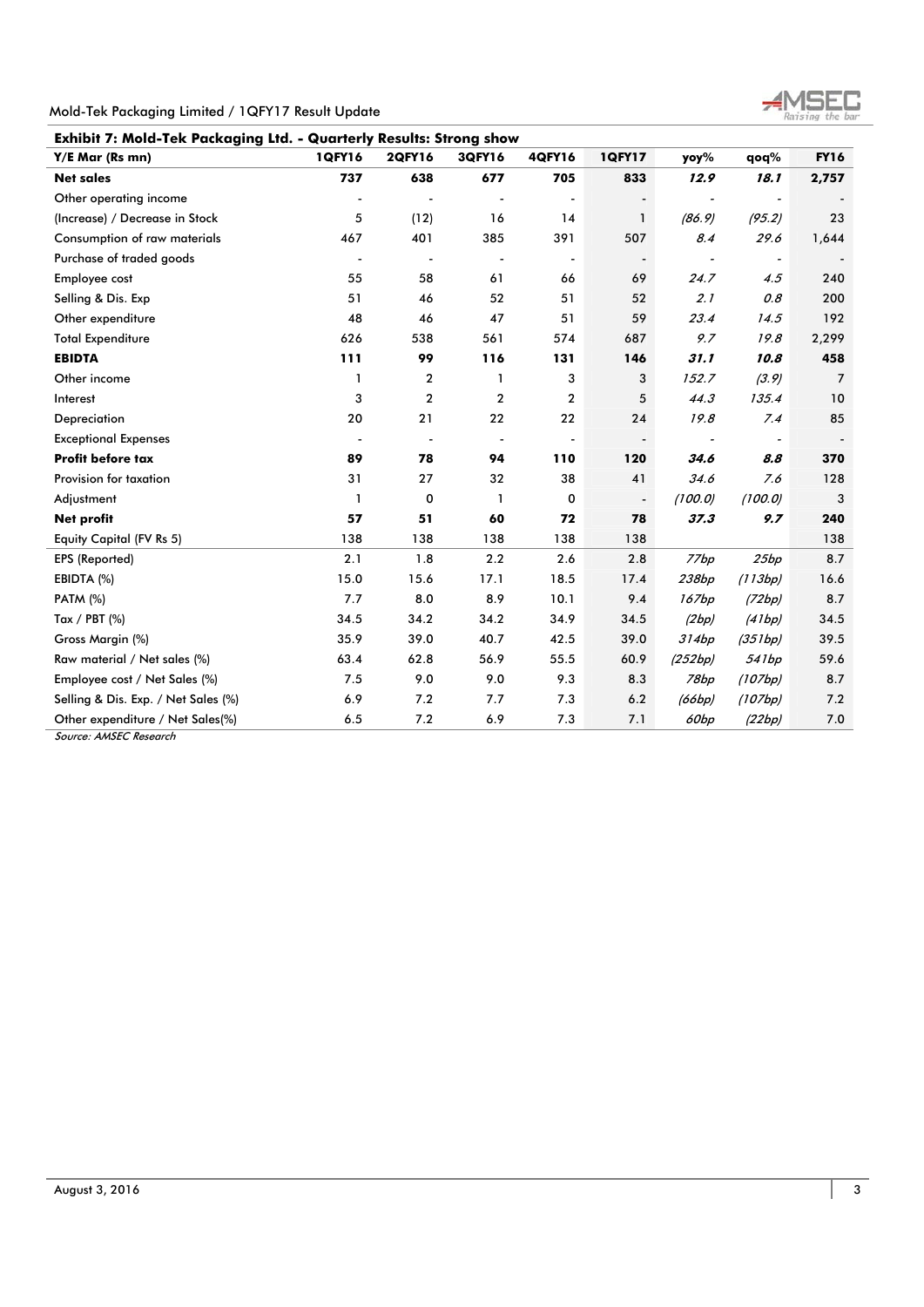

## Mold-Tek Packaging Limited / 1QFY17 Result Update

## **Financial Trend**

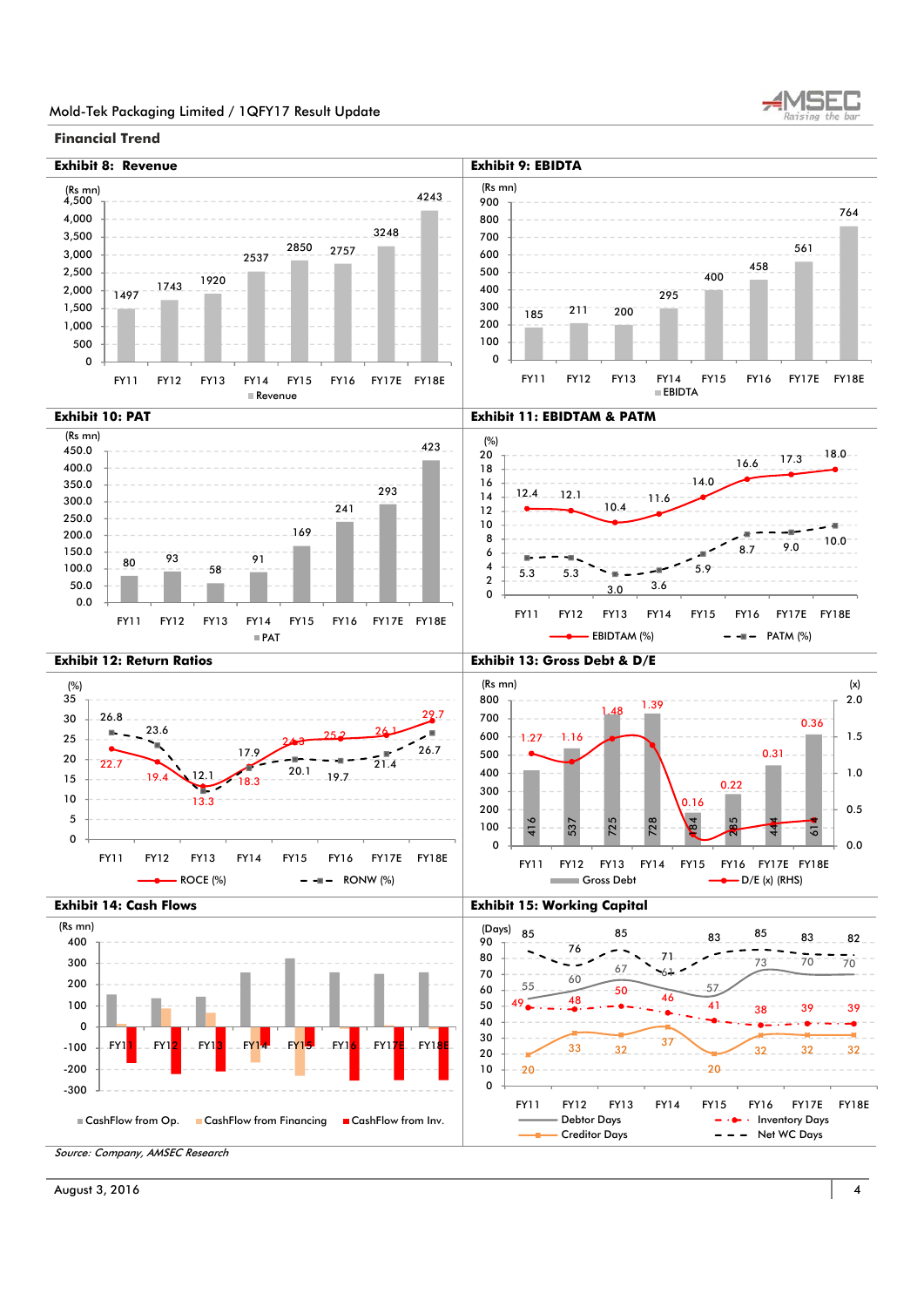## **Financials (Standalone) (Rs mn)**

**Profit and Loss Account** 

| Y/E (Mar)                             | <b>FY14</b>              | <b>FY15</b>              | <b>FY16</b>    | FY17E                    | FY18E                    | Y/E (Mar)                        | <b>FY14</b>              | <b>FY15</b>              | <b>FY16</b>              | <b>FY17E</b>             | <b>FY18E</b> |
|---------------------------------------|--------------------------|--------------------------|----------------|--------------------------|--------------------------|----------------------------------|--------------------------|--------------------------|--------------------------|--------------------------|--------------|
| Net sales                             | 2,537                    | 2,850                    | 2,757          | 3,248                    | 4,243                    | PBT                              | 147                      | 253                      | 370                      | 444                      | 622          |
| Other operating income                |                          |                          |                |                          |                          | Non-cash adjustments             | 156                      | 156                      | 92                       | 125                      | 150          |
| Consumption of materials              | 1,721                    | 1,807                    | 1,644          | 1,949                    | 2,567                    | Changes in working capital       | (46)                     | (86)                     | (22)                     | (103)                    | (228)        |
| Increase / (Decrease) in Stock        | (39)                     | 47                       | 23             | (18)                     | (31)                     |                                  |                          |                          |                          |                          |              |
| <b>Staff Expenses</b>                 | 197                      | 213                      | 240            | 288                      | 360                      | Tax & Interest Paid              | $\overline{\phantom{a}}$ | $\overline{\phantom{a}}$ | (182)                    | (216)                    | (287)        |
| Other operating expenses              | 363                      | 384                      | 392            | 468                      | 584                      | <b>Cash flow from operations</b> | 257                      | 324                      | 258                      | 251                      | 258          |
| <b>Total Expenditure</b>              | 2,242                    | 2,451                    | 2,299          | 2,686                    | 3,480                    | Capital expenditure              | (89)                     | (91)                     | (237)                    | (250)                    | (250)        |
| <b>EBITDA</b>                         | 295                      | 400                      | 458            | 561                      | 764                      | Change in investments            | $\overline{\phantom{a}}$ | ÷,                       | (15)                     |                          |              |
| Depreciation                          | 70                       | 82                       | 85             | 100                      | 120                      | Other investing cash flow        | 1                        | $\overline{\phantom{a}}$ | ÷                        | $\blacksquare$           |              |
| <b>Operating profit</b>               | 226                      | 317                      | 373            | 461                      | 643                      | <b>Cash flow from investing</b>  | (88)                     | (91)                     | (252)                    | (250)                    | (250)        |
| Other income                          | 5                        | 8                        | 7              | 8                        | 9                        | Issue of equity                  | 7                        | 538                      |                          |                          |              |
| <b>EBIT</b>                           | 231                      | 325                      | 380            | 469                      | 652                      |                                  |                          |                          |                          |                          |              |
| Interest                              | 84                       | 73                       | 10             | 25                       | 30                       | Issue/repay debt                 |                          |                          |                          |                          |              |
| <b>Exceptional items</b>              | 6                        | ÷,                       | ÷,             | $\overline{\phantom{a}}$ |                          | <b>Interest Paid</b>             | (84)                     | (73)                     | (10)                     | (25)                     | (30)         |
| Profit before tax                     | 147                      | 253                      | 370            | 444                      | 622                      | Inc. / (Dec) in Loan Funds       | 3                        | (544)                    | 102                      | 159                      | 170          |
| Tax                                   | 48                       | 85                       | 127            | 151                      | 199                      | Dividends paid                   | (40)                     | (67)                     | (100)                    | (125)                    | (150)        |
| <b>Reported net profit</b>            | 99                       | 168                      | 244            | 293                      | 423                      | Other financing cash flow        | (54)                     | (84)                     | $\overline{\phantom{a}}$ | $\overline{\phantom{a}}$ |              |
| <b>EO</b> Items                       |                          | ÷,                       | 3              | $\overline{\phantom{a}}$ |                          | <b>Cash flow from financing</b>  | (167)                    | (229)                    | (8)                      | 9                        | (10)         |
|                                       | (6)<br>93                | 168                      | 241            | 293                      | 423                      | Change in cash & cash eq         | $\mathbf 2$              | 4                        |                          | 10                       |              |
| <b>Adjusted net profit</b>            | 23                       | 28                       | 28             | 28                       |                          |                                  |                          |                          | (2)                      |                          | (2)          |
| Share O/s mn                          |                          |                          |                |                          | 28                       | Opening cash & cash eq           | 4                        | 6                        | 10                       | 8                        | 18           |
|                                       |                          |                          |                |                          |                          | Closing cash & cash eq           | 6                        | 10                       | 8                        | 18                       | 15           |
| <b>Balance sheet</b>                  |                          |                          |                |                          |                          | Free cash flow to firm           | 331                      | 221                      | (53)                     | 136                      | 90           |
| $Y/E$ (Mar)                           | <b>FY14</b>              | <b>FY15</b>              | <b>FY16</b>    | <b>FY17E</b>             | <b>FY18E</b>             |                                  |                          |                          |                          |                          |              |
| <b>SOURCES OF FUNDS:</b>              |                          |                          |                |                          |                          | <b>Ratios</b>                    |                          |                          |                          |                          |              |
| <b>Share Capital</b>                  | 113                      | 138                      | 138            | 138                      | 138                      | Y/E (Mar)                        | <b>FY14</b>              | <b>FY15</b>              | <b>FY16</b>              | <b>FY17E</b>             | <b>FY18E</b> |
| Reserves                              | 412                      | 1,018                    | 1,151          | 1,311                    | 1,585                    |                                  |                          |                          |                          |                          |              |
| <b>Total Shareholders Funds</b>       | 525                      | 1,157                    | 1,290          | 1,450                    | 1,723                    | <b>GROWTH YOY%</b>               |                          |                          |                          |                          |              |
| <b>Non-Current Liabilities</b>        | 253                      | 170                      | 141            | 174                      | 218                      | Sales Growth                     | 32.1                     | 12.3                     | (3.3)                    | 17.8                     | 30.6         |
| Long term borrowings                  | 195                      | 110                      | 66             | 79                       | 98                       | <b>EBITDA Growth</b>             | 47.7                     | 35.4                     | 14.6                     | 22.6                     | 36.1         |
| Deferred tax liability                | 44                       | 44                       | 54             | 69                       | 89                       | Net Profit Growth                | 56.9                     | 64.3                     | 42.8                     | 21.6                     | 44.4         |
| Other long term liabilities           | $\overline{2}$           | 3                        | 3              | 4                        | 5                        | <b>Gross Fixed Asset Growth</b>  | 6.4                      | 7.0                      | 15.5                     | 13.5                     | 3.3          |
| Long-term provisions                  | 12                       | 13                       | 17             | 21                       | 27                       | <b>PROFITABILITY</b>             |                          |                          |                          |                          |              |
| <b>Current Liabilities</b>            | 879                      | 367                      | 610            | 851                      | 1,135                    | <b>Gross Margins</b>             | 21.6                     | 29.9                     | 31.6                     | 29.8                     | 29.5         |
| Short term borrowings                 | 460                      | 35                       | 186            | 330                      | 480                      |                                  | 11.6                     |                          | 16.6                     | 17.3                     | 18.0         |
| Trade payables                        | 174                      | 100                      | 143            | 171                      | 225                      | EBITDA / Net Sales (%)           |                          | 14.0                     |                          |                          |              |
| Other current liabilities             | 159                      | 109                      | 114            | 133                      | 160                      | NPM / Total income (%)           | 3.6                      | 5.9                      | 8.7                      | 9.0                      | 10.0         |
| Short term provisions                 | 86                       | 122                      | 166            | 217                      | 271                      | Raw Material/Net Sales (%)       | 67.8                     | 63.4                     | 59.6                     | 60.0                     | 60.5         |
| <b>Total Equity &amp; Liabilities</b> | 1,656                    | 1,693                    | 2,040          | 2,475                    | 3,077                    | Int/PBIT (%)                     | 37.2                     | 22.8                     | 2.6                      | 5.4                      | 4.7          |
| <b>APPLICATION OF FUNDS:</b>          |                          |                          |                |                          |                          | <b>ROE</b> (%)                   | 17.9                     | 20.1                     | 19.7                     | 21.4                     | 26.7         |
| <b>Non Current Assets</b>             | 806                      | 816                      | 992            | 1,153                    | 1,298                    | <b>ROCE (%)</b>                  | 18.3                     | 24.3                     | 25.2                     | 26.1                     | 29.7         |
| Gross block (Total)                   | 1,080                    | 1,155                    | 1,334          | 1,514                    | 1,564                    | Tax / PBT $(\%)$                 | 32.8                     | 33.5                     | 34.2                     | 34.0                     | 32.0         |
| Less: Acc. Depreciation               | 360                      | 440                      | 525            | 625                      | 746                      | <b>TURNOVER (Days)</b>           |                          |                          |                          |                          |              |
| Net block (Total)                     | 720                      | 715                      | 809            | 889                      | 819                      | Net Working Cycle                | 71                       | 83                       | 85                       | 83                       | 82           |
| Capital work in progress              | 25                       | 28                       | 86             | 156                      | 356                      | <b>Debtors Velocity</b>          | 61                       | 57                       | 73                       | 70                       | 70           |
| Noncurrent investment                 | 32                       | 32                       | 47             | 47                       | 47                       |                                  |                          |                          |                          |                          |              |
| Deferred tax assets                   | ÷,                       | J.                       |                | $\overline{\phantom{a}}$ |                          | Inventory                        | 46                       | 41                       | 38                       | 39                       | 39           |
| Long term loans and                   |                          |                          |                |                          |                          | <b>Creditors Velocity</b>        | 37                       | 20                       | 32                       | 32                       | 32           |
| advances                              | 25                       | 36                       | 43             | 52                       | 66                       | <b>Gross Asset Ratio</b>         | 2.4                      | 2.6                      | 2.2                      | 2.3                      | 2.8          |
| Other non-current assets              | $\overline{\mathbf{4}}$  | 5                        | $\overline{7}$ | 9                        | 11                       | <b>Total Asset Ratio</b>         | 1.6                      | 1.7                      | 1.5                      | 1.4                      | 1.5          |
| <b>Current Assets</b>                 | 850                      | 877                      | 1,048          | 1,321                    | 1,779                    | LIQUIDITY (x)                    |                          |                          |                          |                          |              |
| Current investment                    | $\overline{\phantom{a}}$ | $\overline{\phantom{a}}$ |                |                          | $\overline{\phantom{a}}$ | <b>Gross Debt-Equity Ratio</b>   | 1.4                      | 0.2                      | 0.2                      | 0.3                      | 0.4          |
| Inventories                           | 283                      | 277                      | 241            | 289                      | 373                      | Net Debt-Equity Ratio            | 1.4                      | 0.2                      | 0.2                      | 0.3                      | 0.3          |
| Sundry debtors                        | 422                      | 442                      | 548            | 623                      | 814                      | <b>Interest Coverage</b>         | 2.7                      | 4.5                      | 38.9                     | 18.8                     | 21.7         |
| Cash and bank                         | 6                        | 10                       | 8              | 18                       | 15                       | Current Ratio (x)                | 1.1                      | 2.7                      | 1.8                      | 1.6                      | 1.6          |
| Short loans and advances              | 74                       | 136                      | 240            | 379                      | 562                      | Quick Ratio (x)                  | 0.7                      | 1.8                      | 1.4                      | 1.3                      | 1.3          |
| Others current assets                 | 66                       | 12                       | 11             | 13                       | 15                       |                                  |                          |                          |                          |                          |              |
| <b>Total Assets</b>                   | 1,656                    | 1,693                    | 2,040          | 2,475                    | 3,077                    | <b>PAYOUT</b>                    |                          |                          |                          |                          |              |
| <b>Valuation Matrix</b>               |                          |                          |                |                          |                          | Payout (%)                       | 33                       | 39                       | 45                       | 45                       | 35           |
| EPS Rs. (Reported)                    | 4.0                      | 6.1                      | 8.7            | 10.6                     | 15.3                     | Dividend (%)                     | 30                       | 40                       | 65                       | 80                       | 90           |
| EPS Rs (Adjusted)                     | 4.6                      | 6.1                      | 8.7            | 10.6                     | 15.3                     | Yield (%)                        | 0.8                      | 1.6                      | 1.6                      | 2.0                      | 2.2          |
| CEPS Rs.                              | 7.6                      | 9.1                      | 11.8           | 14.2                     | 19.6                     | <b>Du Pont Analysis</b>          |                          |                          |                          |                          |              |
| Book Value Rs.                        | 23.3                     | 41.8                     | 46.6           | 52.4                     | 62.2                     | $NP / PBT$ (%)                   | 73.9                     | 66.6                     | 65.5                     | 66.0                     | 68.0         |
| EV / Net Sales                        | 2.4                      | 1.3                      | 2.1            | 1.9                      | 1.5                      | PBT / EBIT (x)                   | 0.6                      | 0.8                      | 1.0                      | 1.0                      | 1.0          |
| EV / EBITDA                           | 21.0                     | 8.9                      | 12.9           | 10.8                     | 8.1                      | EBIT / Sales (%)                 | 0.1                      | 0.1                      | 0.1                      | 0.1                      | 0.2          |
| P / E Ratio                           | 49.2                     | 20.1                     | 23.3           | 19.2                     | 13.3                     | Sales / Assets (x)               | 1.5                      | 1.7                      | 1.4                      | 1.3                      |              |
| P / BV Ratio                          | 8.5                      | 2.9                      | 4.4            | 3.9                      | 3.3                      |                                  |                          |                          |                          |                          | 1.4          |
|                                       |                          |                          |                |                          |                          | Assets / Equity (x)              | 3.2                      | 1.5                      | 1.6                      | 1.7                      | 1.8          |
|                                       |                          |                          |                |                          |                          | <b>ROE (%)</b>                   | 17.9                     | 20.1                     | 19.7                     | 21.4                     | 26.7         |
|                                       |                          |                          |                |                          |                          | Source: Company, AMSEC Research  |                          |                          |                          |                          |              |

**Cash Flow Statement** 

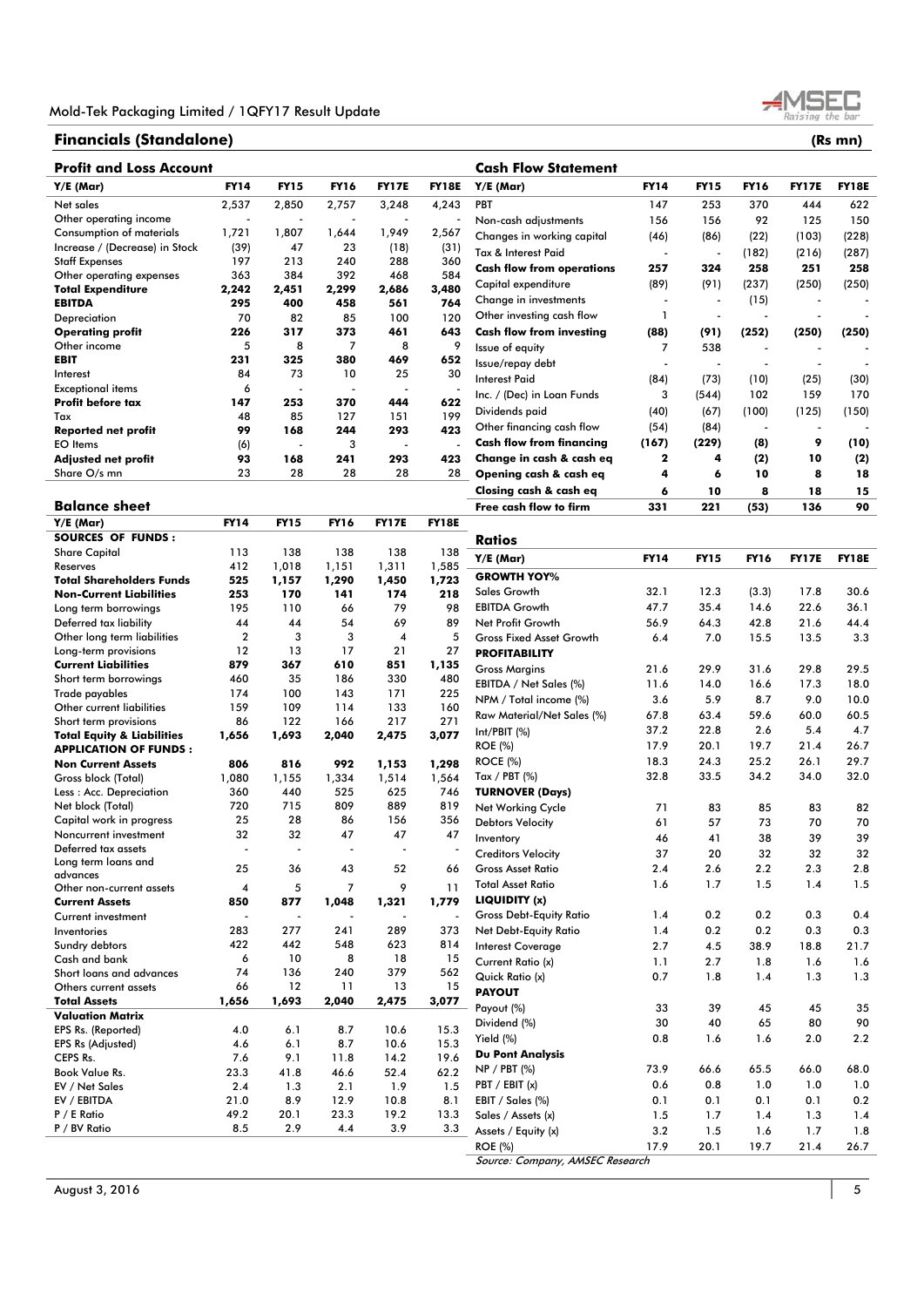

## **Recommendation rationale and all resources in the Sector rating**

| <b>Buy:</b> Potential upside of | > +15% (absolute returns)             | Overweight:     |
|---------------------------------|---------------------------------------|-----------------|
| Accumulate:                     | $>+5$ to $+15%$                       |                 |
| <b>Reduce:</b>                  | $+5$ to $-5%$                         | Underweight     |
| Sell:                           | $< -5\%$                              |                 |
| <b>Not Rated (NR):</b>          | No investment opinion on the<br>stock | <b>Neutral:</b> |

| Overweight:  | The sector is expected to outperform relative<br>to the Sensex.   |  |
|--------------|-------------------------------------------------------------------|--|
| Underweight: | The sector is expected to underperform<br>relative to the Sensex. |  |
| Neutral:     | The sector is expected to perform in line with<br>the Sensex.     |  |

## **Disclosures**

This Report is published by Asian Markets Securities Private Limited (hereinafter referred to as "AMSEC") for private circulation. AMSEC is a registered Stock Broker with National Stock Exchange of India Limited and BSE Limited in cash and derivatives segments. It is also having registration as a Depository Participant with CDSL and as Portfolio Manager. 'AMSEC is registered Research Analyst under SEBI (Research Analyst) Regulations, 2014 having Registration Number as INH000001378.'

AMSEC has other business divisions with independent research teams separated by Chinese walls, and therefore may, at times, have different or contrary views on stocks and markets.

AMSEC or its associates have not been debarred / suspended by SEBI or any other regulatory authority for accessing / dealing in securities Market. AMSEC, its associates or analyst or his relatives do not hold any financial interest in the subject company. AMSEC or its associates or Analyst do not have any conflict or material conflict of interest at the time of publication of the research report with the subject company. AMSEC or its associates or Analyst or his relatives hold / do not hold beneficial ownership of 1% or more in the subject company at the end of the month immediately preceding the date of publication of this research report.

AMSEC or its associates / analyst has not received any compensation / managed or co-managed public offering of securities of the company covered by Analyst during the past twelve months. AMSEC or its associates have not received any compensation or other benefits from the company covered by Analyst or third party in connection with the research report. Analyst has not served as an officer, director or employee of subject company and AMSEC / analyst has not been engaged in market making activity of the subject company.

**Analyst Certification: I, Kamlesh Kotak**, the research analysts and authors of this report, hereby certify that the views expressed in this research report accurately reflects my personal views about the subject securities, issuers, products, sectors or industries. It is also certified that no part of the compensation of the analyst(s) was, is, or will be directly or indirectly related to the inclusion of specific recommendations or views in this research. The analyst(s) principally responsible for the preparation of this research report and has taken reasonable care to achieve and maintain independence and objectivity in making any recommendations.

| 1. Name of the analyst:                                                   | Kamlesh Kotak |
|---------------------------------------------------------------------------|---------------|
| 2. Analysts' ownership of any stock related to the information contained: | Nil           |
| 3. AMSEC ownership of any stock related to the information contained:     | None          |
| 4. Broking relationship with company covered:                             | None          |
| 5. Investment Banking relationship with company covered:                  | None          |